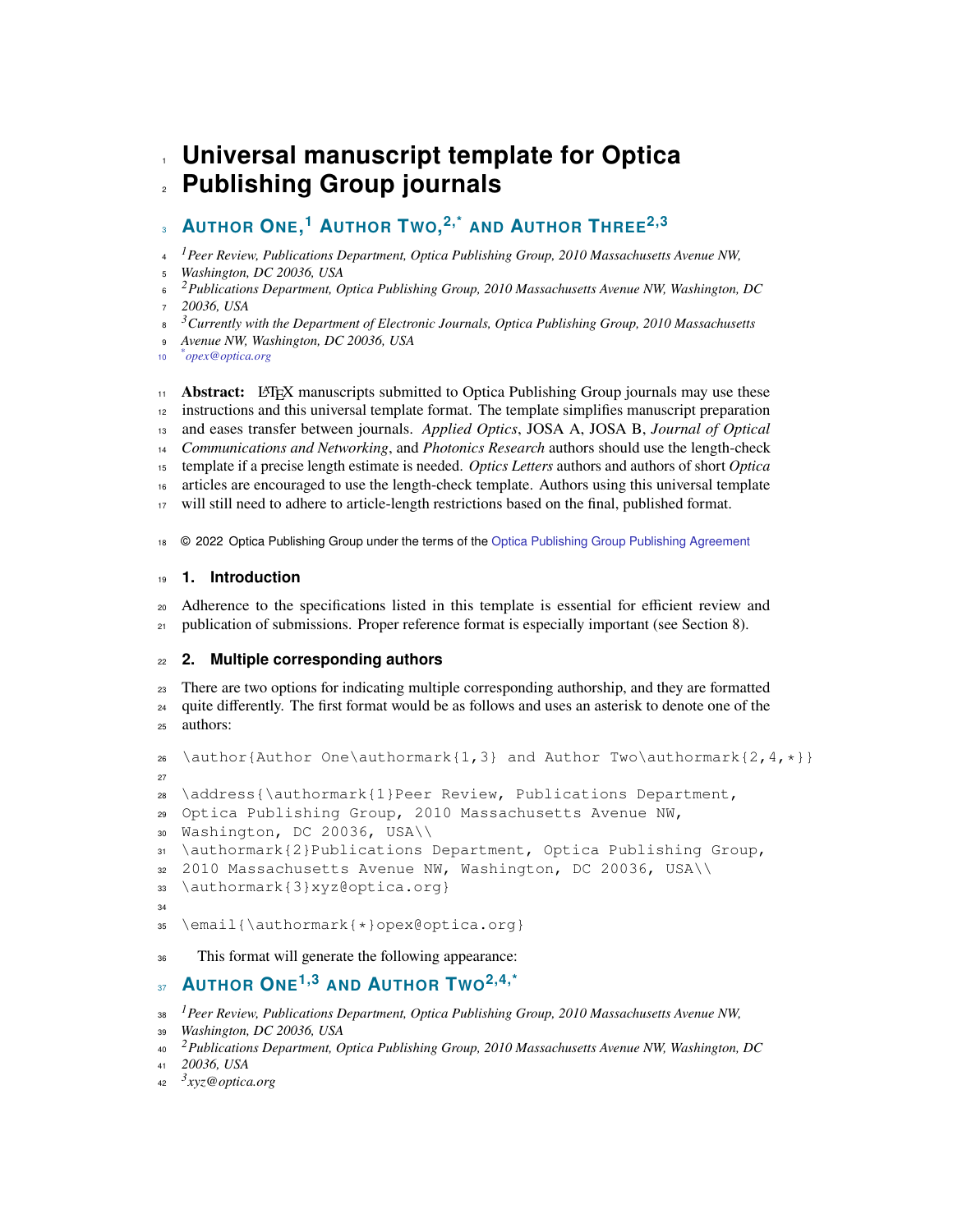#### *\* opex@optica.org*

- The second format forgoes the asterisk and sets all email addresses equally within the affiliations.
- Please note that this format does not use the \email{} field at all.

```
46 \author{Author One\authormark{1,3} and Author Two\authormark{2,4}}
47
48 \address{\authormark{1}Peer Review, Publications Department,
49 Optica Publishing Group, 2010 Massachusetts Avenue NW,
50 Washington, DC 20036, USA\\
```
- \authormark{2}Publications Department, Optica Publishing Group,
- 2010 Massachusetts Avenue NW, Washington, DC 20036, USA\\
- \authormark{3}xyz@optica.org\\
- \authormark{4}opex@optica.org}
- This format will generate the following appearance:

#### **AUTHOR ONE1,3 AND AUTHOR TWO2,4**

- *1 Peer Review, Publications Department, Optica Publishing Group, 2010 Massachusetts Avenue NW,*
- *Washington, DC 20036, USA*
- *2 Publications Department, Optica Publishing Group, 2010 Massachusetts Avenue NW, Washington, DC*
- *20036, USA*
- *3 xyz@optica.org*
- *4 opex@optica.org*
- These are the preferred formats for multiple corresponding authorship, and either may be used.

#### **3. Abstract**

- The abstract should be limited to approximately 100 words. If the work of another author is cited
- in the abstract, that citation should be written out without a number, (e.g., journal, volume, first
- page, and year in square brackets [Opt. Express **22**, 1234 (2014)]), and a separate citation should
- be included in the body of the text. The first reference cited in the main text must be [1]. Do not
- include numbers, bullets, or lists inside the abstract.



Fig. 1. Sample caption (Fig. 2, [\[1\]](#page-4-1)).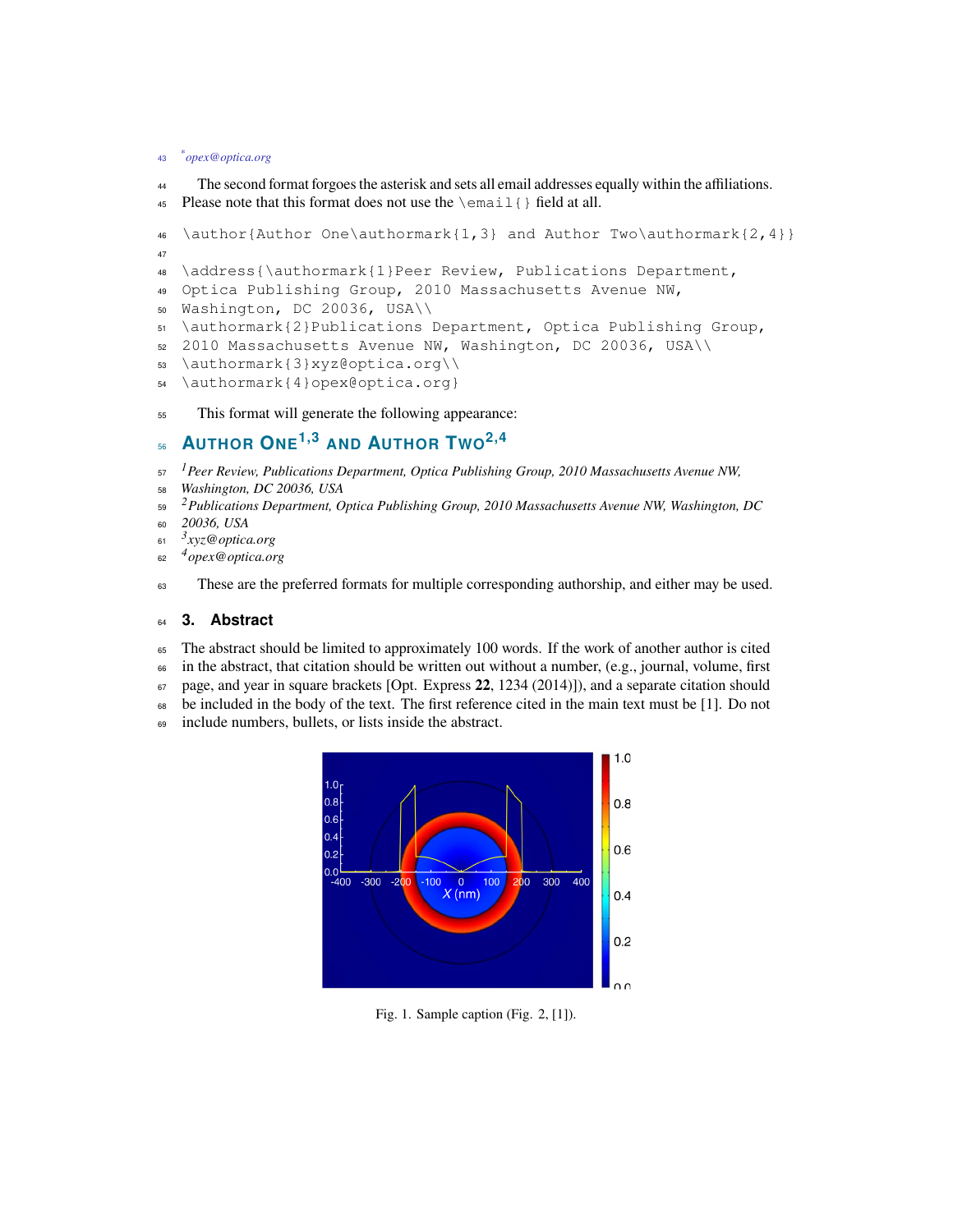#### **4. Assessing final manuscript length**

The Universal Manuscript Template is based on the Express journal layout and will provide

an accurate length estimate for *Optics Express*, *Biomedical Optics Express*, *Optical Materials*

*Express*, and our newest title *OSA Continuum*. *Applied Optics*, JOSAA, JOSAB, *Optics Letters*,

*Optica*, and *Photonics Research* publish articles in a two-column layout. To estimate the final

page count in a two-column layout, multiply the manuscript page count (in increments of 1/4

 page) by 60%. For example, 11.5 pages in the Universal Manuscript Template are roughly equivalent to 7 composed two-column pages. Note that the estimate is only an approximation, as

treatment of figure sizing, equation display, and other aspects can vary greatly across manuscripts.

Authors of Letters may use the legacy template for a more accurate length estimate.

## **5. Figures, tables, and supplementary materials**

## *5.1. Figures and tables*

 Figures and tables should be placed in the body of the manuscript. Standard LATEX environments should be used to place tables and figures:

```
84 \begin{figure}[htbp]
```
\centering\includegraphics[width=7cm]{osafig1}

```
86 \caption{Sample caption (Fig. 2, \cite{Yelin:03}).}
```

```
87 \end{figure}
```
# *5.2. Supplementary materials in Optica Publishing Group journals*

89 Our journals allow authors to include supplementary materials as integral parts of a manuscript. Such materials are subject to peer-review procedures along with the rest of the paper and should [b](https://opg.optica.org/submit/style/supplementary_materials.cfm)e uploaded and described using our Prism manuscript system. Please refer to the [Author](https://opg.optica.org/submit/style/supplementary_materials.cfm) [Guidelines for Supplementary Materials in Optica Publishing Group Journals](https://opg.optica.org/submit/style/supplementary_materials.cfm) for more detailed instructions on labeling supplementary materials and your manuscript.

 **Authors may also include Supplemental Documents** (PDF documents with expanded descriptions or methods) with the primary manuscript. At this time, supplemental PDF files are not accepted for partner titles, JOCN and *Photonics Research*. To reference the supplementary 97 document, the statement "See Supplement 1 for supporting content." should appear at the bottom of the manuscript (above the References heading).

# *5.3. Sample Dataset Citation*

1. M. Partridge, "Spectra evolution during coating," figshare (2014), http://dx.doi.org/10.6084/m9.figshare.1004612.

#### *5.4. Sample Code Citation*

 2. C. Rivers, "Epipy: Python tools for epidemiology," figshare (2014) [retrieved 13 May 2015], http://dx.doi.org/10.6084/m9.figshare.1005064.

# **6. Mathematical and scientific notation**

# *6.1. Displayed equations*

 Displayed equations should be centered. Equation numbers should appear at the right-hand margin, in parentheses:

$$
J(\rho) = \frac{\gamma^2}{2} \sum_{k(\text{even})=-\infty}^{\infty} \frac{(1+k\tau)}{\left[ (1+k\tau)^2 + (\gamma \rho)^2 \right]^{3/2}}.
$$
 (1)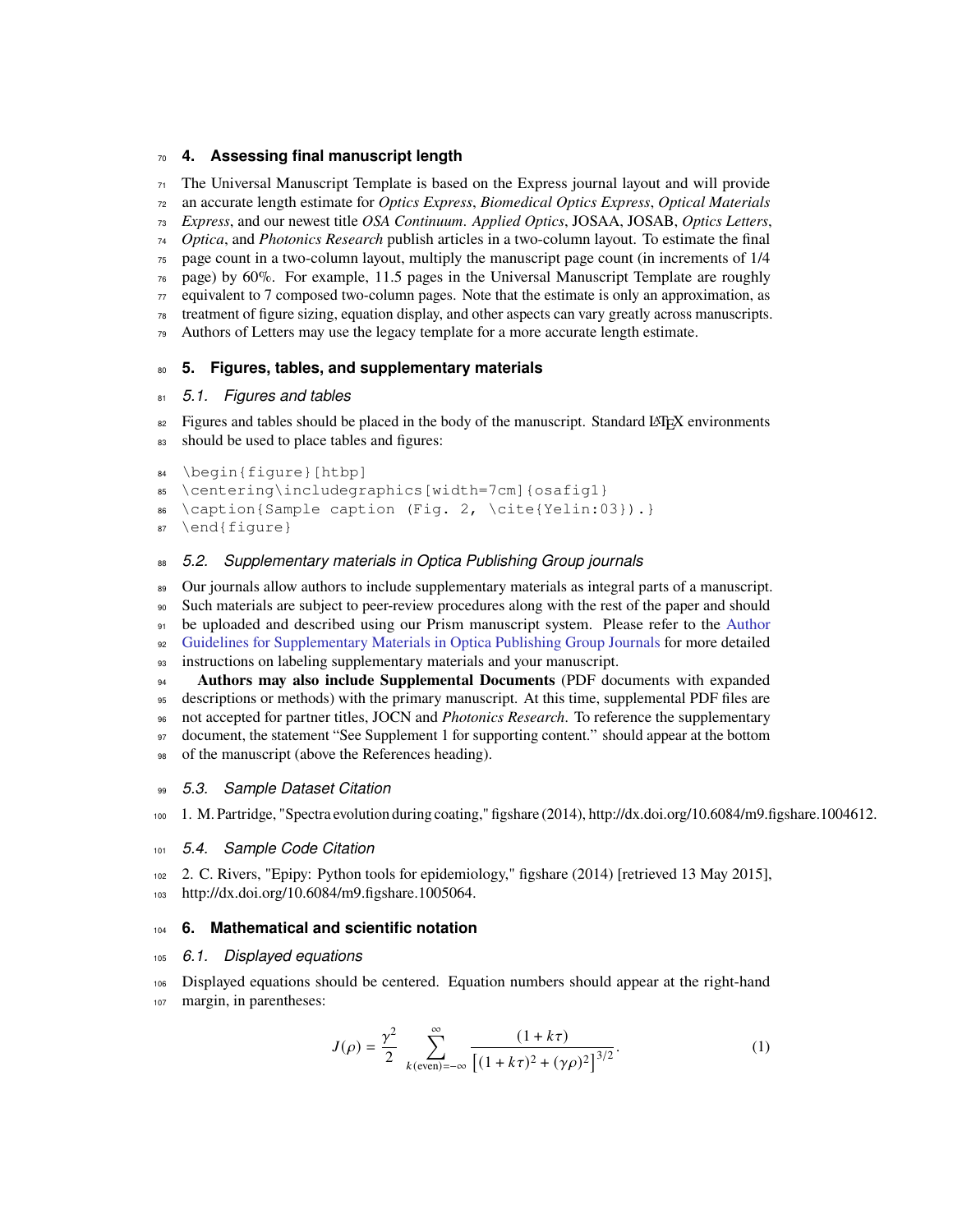All equations should be numbered in the order in which they appear and should be referenced 109 from within the main text as Eq.  $(1)$ , Eq.  $(2)$ , and so on [or as inequality  $(1)$ , etc., as appropriate].

#### **7. Backmatter**

 Backmatter sections should be listed in the order Funding/Acknowledgment/Disclosures/Data Availability Statement/Supplemental Document section. An example of backmatter with each of these sections included is shown below.

 **Funding.** Content in the funding section will be generated entirely from details submitted to Prism. Authors may add placeholder text in the manuscript to assess length, but any text added to this section in the manuscript will be replaced during production and will display official funder names along with any grant numbers provided. If additional details about a funder are required, they may be added to the Acknowledgments, even if this duplicates information in the funding section. See the example below in Acknowledgements.

 **Acknowledgments.** Acknowledgments should be included at the end of the document. The section title should not follow the numbering scheme of the body of the paper. Additional information crediting individuals who contributed to the work being reported, clarifying who received funding from a particular source, or other information that does not fit the criteria for the funding block may also be included; for example, "K. Flockhart thanks the National Science Foundation for help identifying collaborators for this work.

 **Disclosures.** Disclosures should be listed in a separate nonnumbered section at the end of the manuscript. List the Disclosures codes identified on the [Conflict of Interest policy page,](https://opg.optica.org/submit/review/conflicts-interest-policy.cfm) as shown in the examples below:

ABC: 123 Corporation (I,E,P), DEF: 456 Corporation (R,S). GHI: 789 Corporation (C).

If there are no disclosures, then list "The authors declare no conflicts of interest."

 **Data Availability Statement.** A Data Availability Statement (DAS) will be required for all submissions beginning 1 March 2021. The DAS should be an unnumbered separate section titled "Data Availability" that immediately follows the Disclosures section. See the [Data Availability Statement policy page](https://www.osapublishing.org/submit/review/data-availability-policy.cfm) for more information.

 OSA has identified four common (sometimes overlapping) situations that authors should use as guidance. These are provided as minimal models, and authors should feel free to include any additional details that may be relevant.

- 1. When datasets are included as integral supplementary material in the paper, they must be declared (e.g., as "Dataset 1" following our current supplementary materials policy) and cited in the DAS, and should appear in the references.
- **Data availability.** Data underlying the results presented in this paper are available in Dataset 1, Ref. [3].
- 2. When datasets are cited but not submitted as integral supplementary material, they must be cited in the DAS and should appear in the references.
- **Data availability.** Data underlying the results presented in this paper are available in Ref. [3].
- 3. If the data generated or analyzed as part of the research are not publicly available, that should be stated. Authors are encouraged to explain why (e.g. the data may be restricted for privacy reasons), and how the data might be obtained or accessed in the future.
- **Data availability.** Data underlying the results presented in this paper are not publicly available at this time but may be obtained from the authors upon reasonable request.
- 4. If no data were generated or analyzed in the presented research, that should be stated.
- **Data availability.** No data were generated or analyzed in the presented research.

**Supplemental document.** See Supplement 1 for supporting content.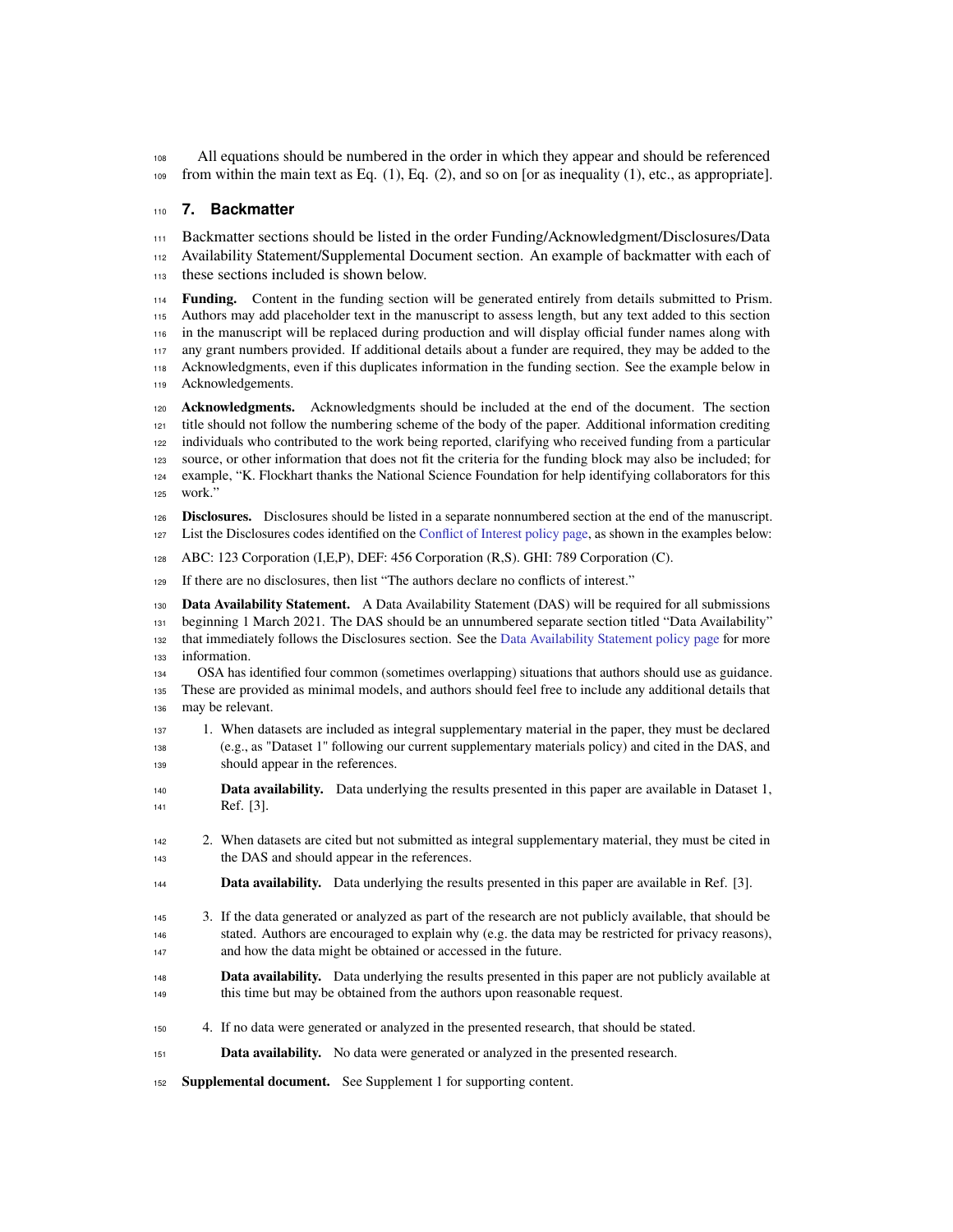#### <span id="page-4-0"></span>**8. References**

Proper formatting of references is extremely important, not only for consistent appearance but

also for accurate electronic tagging. Please follow the guidelines provided below on formatting,

callouts, and use of BibTEX.

## *8.1. Formatting reference items*

Each source must have its own reference number. Footnotes (notes at the bottom of text pages) are

not used in our journals. References require all author names, full titles, and inclusive pagination.

Examples of common reference types can be found in the [style guide.](https://www.osapublishing.org/submit/style/osa-styleguide.cfm)

161 The commands  $\begin{array}{c} 161 \text{ the column} \\ 161 \text{ the binomial} \end{array}$ 162 mat the section according to standard style, showing the title **References**. Use the \bibitem{label} command to start each reference.

## *8.2. Formatting reference citations*

 References should be numbered consecutively in the order in which they are referenced in the 166 body of the paper. Set reference callouts with standard  $\c{$ ite $\}$  command or set manually inside square brackets [1].

 To reference multiple articles at once, simply use a comma to separate the reference labels, e.g.  $_{169}$  \cite{Yelin:03, Masajada:13, Zhang:14}, produces [\[1](#page-4-1)-3].

# *8.3. BibTEX*

 BibTEX may be used to create a file containing the references, whose contents (i.e., contents of .bbl file) can then be pasted into the bibliography section of the .tex file. A BibTEX style file, osajnl.bst, is provided.

174 If your manuscript already contains a manually formatted  $\begin{bmatrix} \beta \end{bmatrix}$  \end{thebibliography} list, then delete the latexmkrc file (if present) from your submission files. However you should ensure that your manually-formatted reference list adheres 177 to style accurately.

# **9. Conclusion**

 After proofreading the manuscript, compress your .tex manuscript file and all figures (which should be in EPS or PDF format) in a ZIP, TAR or TAR-GZIP package. All files must be 181 referenced at the root level (e.g., file  $figure-1$ .eps, not /myfigs/figure-1.eps). If there are supplementary materials, the associated files should not be included in your manuscript archive but be uploaded separately through the Prism interface.

Add references with BibTeX or manually. [\[1](#page-4-1)[–8\]](#page-5-0)

#### **References**

- <span id="page-4-1"></span> 1. D. Yelin, D. Oron, S. Thiberge, E. Moses, and Y. Silberberg, "Multiphoton plasmon-resonance microscopy," Opt. Express **11**, 1385–1391 (2003).
- 2. J. Masajada, M. Bacia, and S. Drobczyński, "Cluster formation in ferrofluids induced by holographic optical tweezers," Opt. Lett. **38**, 3910–3913 (2013).
- <span id="page-4-2"></span> 3. Y. Zhang, S. Qiao, L. Sun, Q. W. Shi, W. Huang, L. Li, and Z. Yang, "Photoinduced active terahertz metamaterials with nanostructured vanadium dioxide film deposited by sol-gel method," Opt. Express **22**, 11070–11078 (2014).
- 4. Optica, "Optica Publishing Group," <https://www.opg.optica.org>.
- 5. P. Forster, V. Ramaswamy, P. Artaxo, T. Bernsten, R. Betts, D. Fahey, J. Haywood, J. Lean, D. Lowe, G. Myhre,
- J. Nganga, R. Prinn, G. Raga, M. Schulz, and R. V. Dorland, "Changes in atmospheric consituents and in radiative forcing," in *Climate Change 2007: The Physical Science Basis. Contribution of Working Group 1 to the Fourth*
- *assesment report of Intergovernmental Panel on Climate Change,* S. Solomon, D. Qin, M. Manning, Z. Chen,
- M. Marquis, K. B. Averyt, M. Tignor, and H. L. Miler, eds. (Cambridge University Press, 2007).